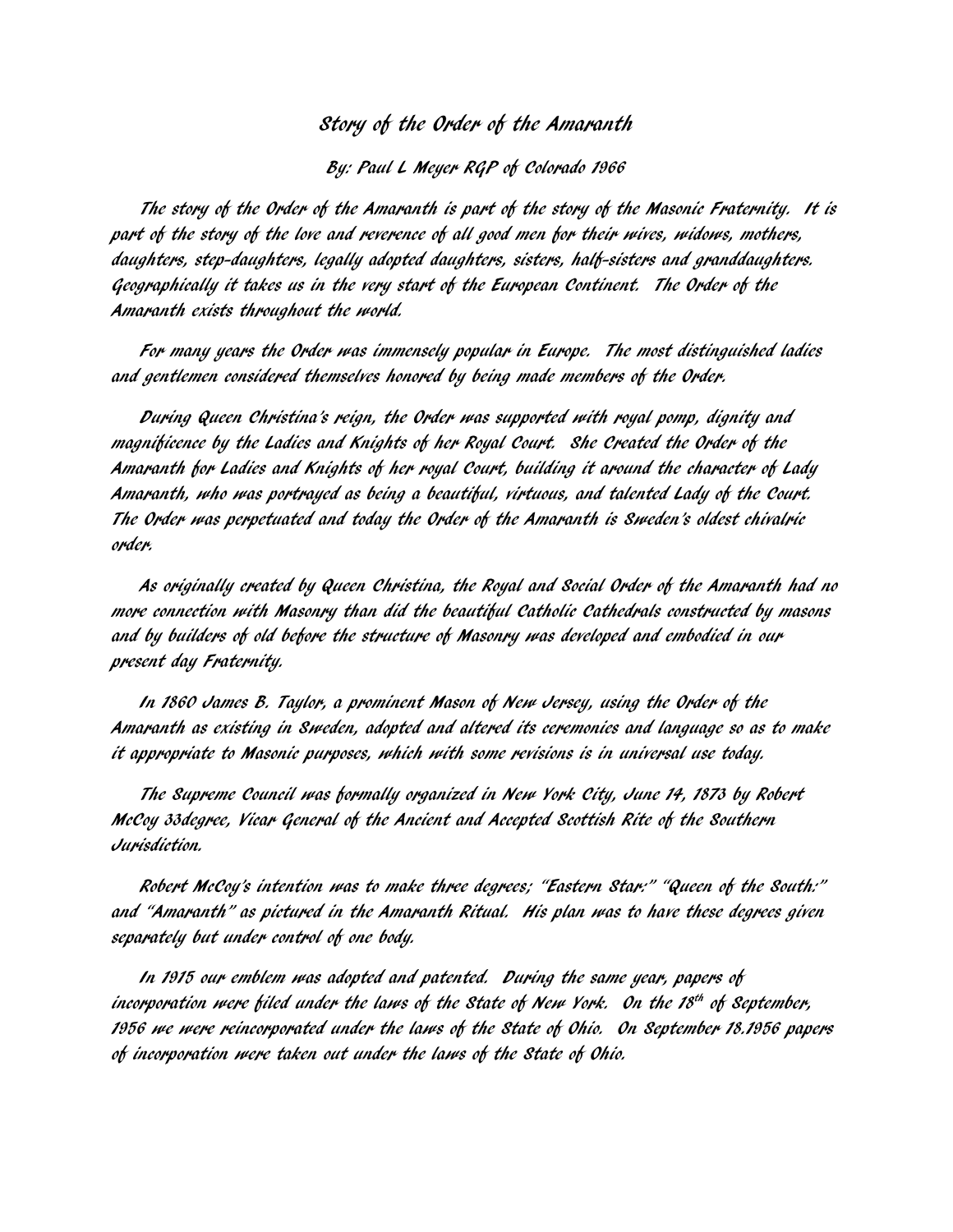In 1921 it was voted that we remove the "Eastern Star" as a basis of membership in our Order, and now our membership is taken direct from Masonic families, receiving the wives, widows, mothers, daughter,, legally adopted daughters, step-daughters, sisters, half-sisters and granddaughters of Master Masons.

One asks why the Order of the Amaranth is referred to as the "Gem" of Masonry. The answer is simple. The Order of the Amaranth is a means by which one is permitted to practice the principals of Masonry. It is one the vehicles and conveyances by which we carry on friendship, love of humanity, patriotism, and service to our country and to our fellowmen.

In Amaranth, initiation is by a Master Mason. Installation of Officers is by a Master Mason. Elections are held by Master Masons. All the floor work is on square corners and turns, and is performed in pairs. When the Royal Matron is installed, in order to keep the Order as closely associated with the work of the Master as possible, the Holy Bible is placed in her care. Swords which are generally those of Knights Templars are seen much in evidence. As a Mason sits in the Court Room, he sees and hears many things that bring to his memory pleasant experiences and incidents in his Masonic Fraternity.

Under all present laws, rules, and regulations, all Rituals and Landmarks, no women can come any closer to being a 32 Degree Adoptive Rite Mason than when she is privileged to become an Honored Lady of the Amaranth. There exists no more nearly a Masonic Fraternal Meeting ground of Masons and their families than is found in the Order of the Amaranth. That is why one finds in the Amaranth Courts so many husbands and wives serving, attending, and enjoying a fuller and richer Masonic heritage together than is possible anywhere else in the world.

The Order of the Amaranth is a "Gem of Masonry," for its structure, its ritual, its principals, being of a Masonic Family origin, are all a beautiful expansion of the basic structures, rituals, and principals of our ancient and wonderful Masonic Order, which has existed for centuries.

The Order of the Amaranth means many things to many people. To its early members it meant the opportunity to build upon strong foundations of Truth, Faith, Wisdom and Charity. A fraternal order, having for its purpose, service to humanity set to music of fraternal love. To its present members, the Order of the Amaranth means a challenge to build higher and stronger upon these foundations of Fraternal Love and Service.

It means the Hand of Fraternal Friendship to those in distress.

It means Thinking and remembering about its members in the hours of sorrow and sickness.